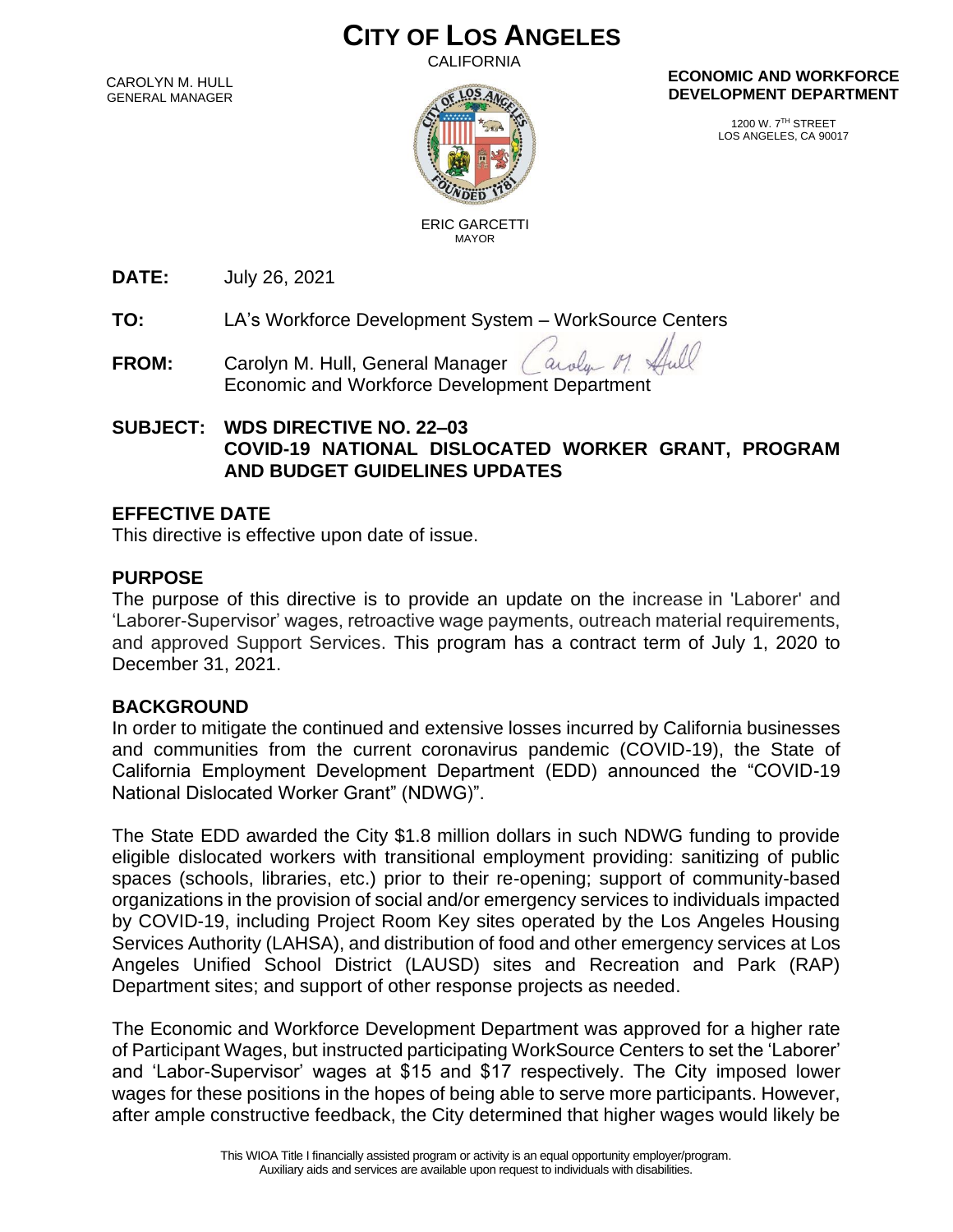necessary to encourage greater participation in the program. The State EDD approved the supervisory hourly rate of \$20.00 and non-supervisory hourly rate of \$18.00 on April 21, 2021.

#### **PROGRAM GUIDELINES**

Agencies contracted under the COVID-19 NDWG will be responsible for recruiting, assessing, and enrolling eligible participants into temporary employment opportunities and support services. The support services covered under this grant include transportation, clothing/tools, and LiveScan background checks.

#### **OUTREACH AND RECRUITMENT MATERIALS**

As a result of a 2018 finding against the State EDD by the Department of Labor, the State has placed significant importance on the Stevens Amendment for federally funded programs. This amendment mandates the inclusion of certain language on all public communications regarding federally funded programs. The amendment helps to ensure transparency and accountability in federal spending.

The requirement reads as follows:

"When issuing statements, press releases, requests for proposals, bid solicitations and other documents describing projects or programs funded in whole or in part with Federal money, all non-Federal entities receiving Federal funds shall clearly state:

- 1. The percentage of the total costs of the program or project which will be financed with Federal money;
- 2. The dollar amount of Federal funds for the project or program; and
- 3. The percentage and dollar amount of the total costs of the project or program that will be financed by non-governmental sources."

"Public communications" includes outreach materials, recruiting advertisements, and any other advertisement related to the project, along with the examples provided in the requirement language itself. The description can be a prominent part of the communication or can be in the form of a disclaimer at the bottom of a flyer, whatever works best for the specific communication is acceptable, so long as the required language is present.

Three examples of acceptable language are:

- 1. "This National Dislocated Worker Grant project is fully funded by the Employment and Training Administration of the U.S. Department of Labor as a part of an award totaling \$1,000,000."
- 2. "This opportunity is 50% funded by the Employment and Training Administration of the U.S. Department of Labor as a part of an award totaling \$1,000,000 and 50% with funds from a State of California grant."
- 3. "This project is 100% federally-funded in the amount of \$1,000,000."

Please note that the format is not specified, as long as the required language is included.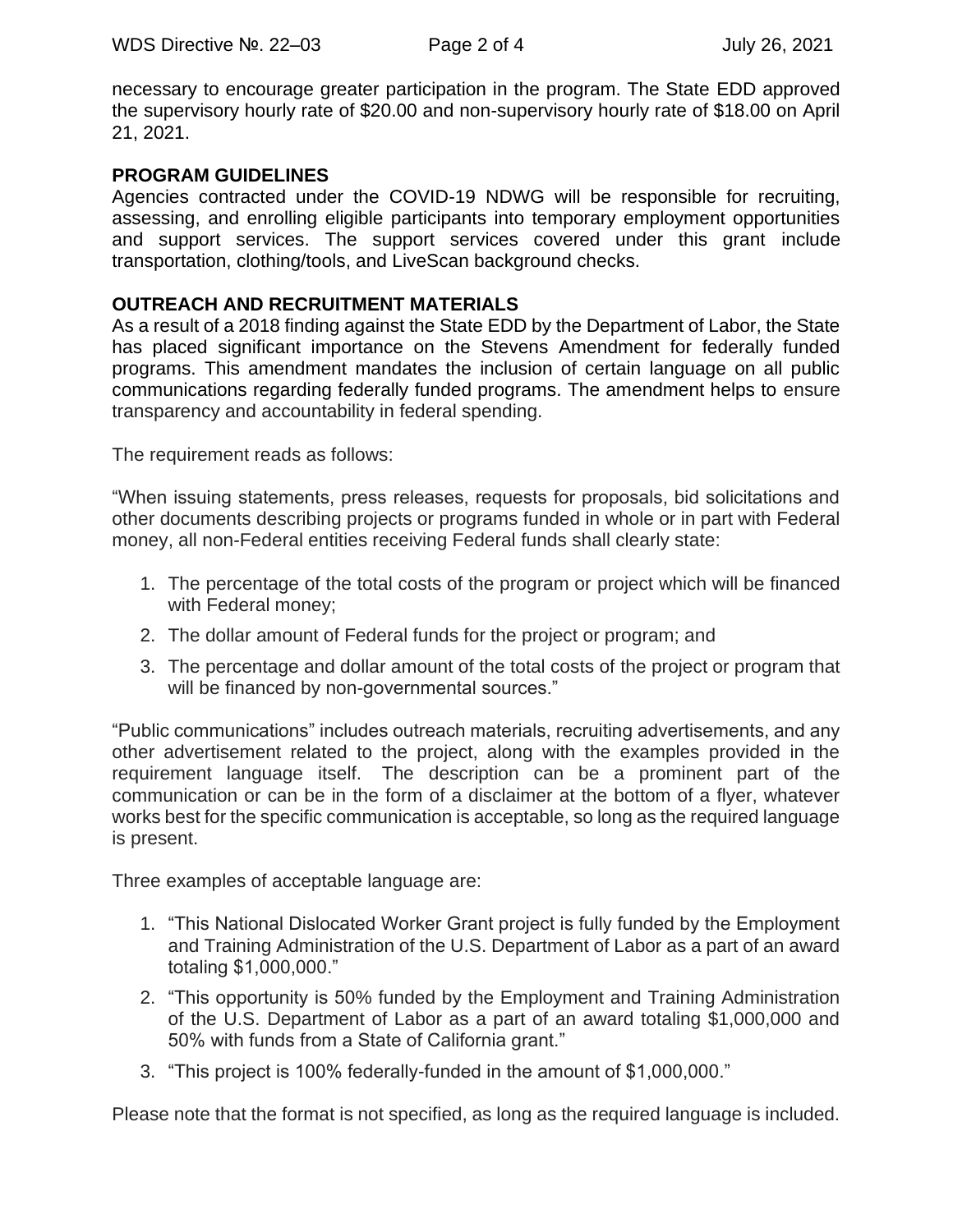# **BUDGET GUIDELINES**

Due to the wage increase and time extension, each agency contracted under the COVID-19 (NDWG) must submit an eighteen (18) month budget with the following set-asides for Participant Wages, Participant Fringe Benefits and Supportive Services. There should be two separate set-aside rates for participant wages, the supervisors' hourly rate will be \$20.00 and non-supervisory hourly rate will be \$18.00. Participant Fringe Benefits should not exceed 13% of total wages for both supervisors and non-supervisory. These setasides should be itemized under Category #2100, Participant Related Costs (PRC), and should be reflected in the budget/expenditure plan. Accordingly, each agency will now provide eligible dislocated workers with fewer than 500 hours of transitional employment on average. Furthermore, those participants who began temporary employment on or before April 21, 2021 and are still working, shall receive retroactive payments to account for this wage increase. Payments made to account for this wage discrepancy will be retroactive to April 21, 2021. Please note that this wage increase applies to all participants at all State approved worksites.

Additionally, the State EDD has applied maximum amounts to be itemized under the following line items: Staff Salaries, Staff Fringe Benefits, Staff Travel, facilities costs, office supplies and Indirect Costs.

Agencies contracted under the COVID-19 NDWG may request for an advance payment of up to 30 percent of funding by submitting the Cash Request form to the Financial Management Division (FMD). All other current financial reporting requirements and deadlines will apply.

#### **MIS GUIDELINES**

MIS has provided the following instructions on how to report the COVID-19 NDWG Code and activities into the CalJOBS system.

Contractors shall co-enroll participants in the CalJOBS system utilizing two grants:

- 1. WIOA Dislocated Worker DW Grant
- 2. COVID-19 Disaster Recovery NDWG Grant 1195

### **Reporting Job Activities**

- 1. **Use Grant Code – 1195 COVID-19 Disaster Recovery**
- 2. **Activity Code: 227 Disaster Employment/Temp Job** 
	- Activity code 227 must be entered before the supportive service and can remain open for
- 3. **Supportive Services**
	- **181** (Transportation Assistance)
	- **188** (Clothing and Tools)
	- **185** (Other) Shall be used to cover the cost of the participants' Live Scan background check.